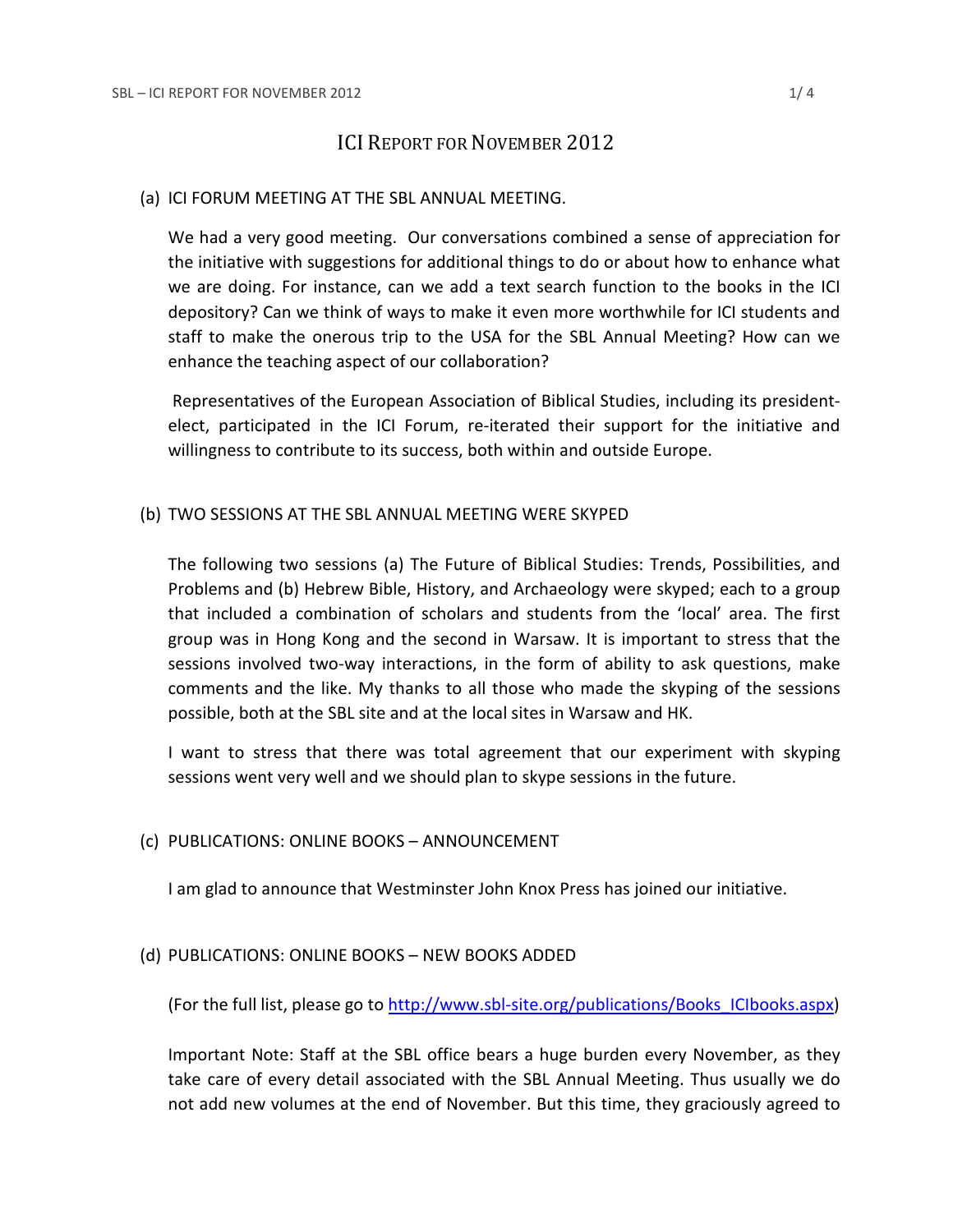add some volumes and particularly one that was explicitly requested by a member of this forum. I am sure you join me in thanking the SBL office.

(1) Brodd, Jeffrey and Jonathan I. Reed, eds. *Rome and Religion: A Cross-Disciplinary Dialogue on the Imperial Cult.* Writings from the Greco-Roman World Supplement Series, 5. Atlanta: Society of Biblical Literature, 2011.

This book presents an up-to-date discussion of the Roman imperial cult (the divinization of the emperor) and its general importance in early Christianity and ancient Mediterranean religions. It features opening and closing essays by Karl Galinsky, a foremost authority on Roman history and culture. Thirteen other essays explore related aspects and draw on a wide variety of disciplinary perspectives, including theory, method, archaeology, epigraphy, and art. The authors are classicists, biblical and religious scholars, historians, and archaeologists, with expertise in various cultural milieus. Reflecting this spectrum of backgrounds and interests, the book addresses issues and phenomena covering a broad expanse of subjects, locations, and methodological concerns.

The contributors are Jonathan L. Reed and Jeffrey Brodd, Karl Galinsky, Steve Friesen, James Constantine Hanges, Eric Orlin, Barbette Stanley Spaeth, Nancy Evans, Dan Schowalter, James S. McClaren, Warren Carter, Robin M. Jensen, L. Michael White, and H. Gregory Snyder.

(2) Gerstenbeger, Erhard S. *Israel in the Persian Period: The Fifth and Fourth Centuries B.C.E.* Biblical Encyclopedia, 8. Atlanta: Society of Biblical Literature, 2011.

Although the Persians are seldom mentioned explicitly in the Hebrew Bible, the Persian period (539–331 B.C.E.) gave new shape to ancient Israel, as the biblical text evolved and the foundations of the Judeo-Christian tradition were laid. Therefore, contrary to earlier views, Persian politics, culture, and religion were the setting within which the nascent Jewish community lived and took shape. Against the backdrop of the history and intellectual world of Persia, Gerstenberger describes this exciting 200-year period in the history of Israel, which saw both the creation of biblical literature (historical, prophetic, and poetic writings, especially the Psalms) and important theological developments (e.g., the shape and characteristics of the Jewish community, monotheism, and new means of shaping one's world).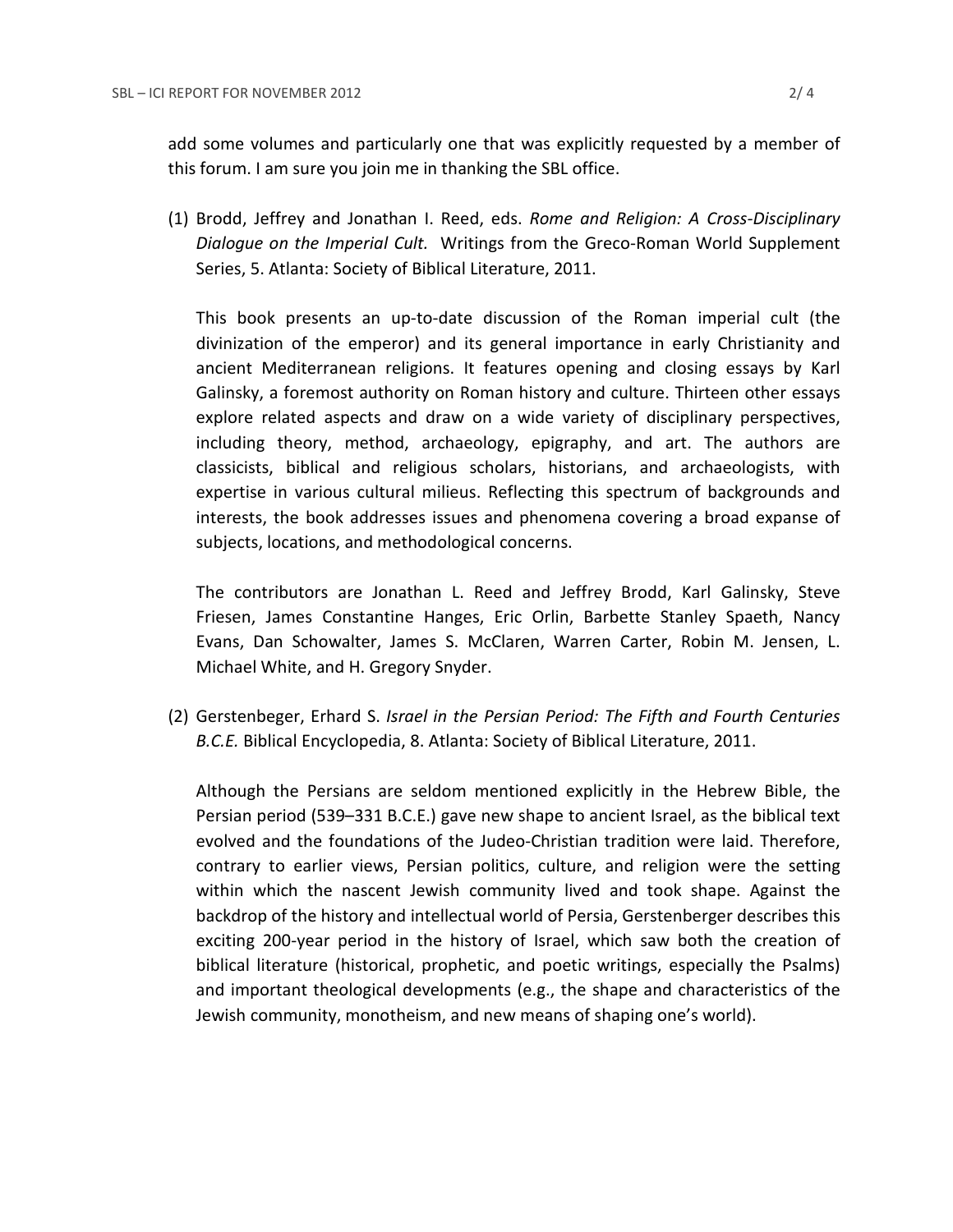(3) Wachtel, Klaus and Michael W. Holmes, eds. *The Textual History of the Greek New Testament: Changing Views in Contemporary Research.* Text-Critical Studies, 8. Atlanta: Society of Biblical Literature, 2011.

This collection of essays by respected scholars represents the state of the art of textual criticism as applied to the New Testament. Addressing core topics such as the causes and forms of variation, contamination and coherence, and the goals and the canons of textual criticism, it presents a first-class overview of traditional and innovative methodologies as they are applied to reconstructing the initial wording of the New Testament writings. In this context, the new Coherence-Based Genealogical Method (CBGM) is introduced and discussed extensively. Integrating established approaches and procedures, the CBGM features a new category of external evidence: genealogical coherence of witnesses.

## (e) LIAISON NETWORK

The Liaison Network is active and working. For the ICI Liaisons list, along with contact information for each liaison, is posted on the SBL web site at [http://www.sbl](http://www.sbl-site.org/InternationalCoopInitiative.aspx)[site.org/InternationalCoopInitiative.aspx.](http://www.sbl-site.org/InternationalCoopInitiative.aspx) If you wish to be part of this initiative and serve as a country or local representative, please contact Tim Langille [tim.langille@gmail.com.](mailto:tim.langille@gmail.com)

## (f) EVENTS

The SBL maintains a significant list of events taking place anywhere in the globe. For the full list please go to<http://www.sbl-site.org/meetings/events.aspx>

Please provide information on conferences in your region, including calls for papers, to Sharon Johnson at [sharon.johnson@sbl-site.org.](mailto:sharon.johnson@sbl-site.org)

December 20-21 BIENNIAL CONFERENCE THE SOCIETY FOR BIBLICAL STUDIES IN INDIA (SBSI)

The Society for Biblical Studies in India (SBSI) will hold its biennial conference in Bangalore, Whitefield at the Ecumenical Christian Center. The Theme for this conference is Biblical Jubilee: Indian Liberation Hermeneutics. For more information contact [Rev. Dr. K. Jesurathnam,](mailto:%20%20%20%20%20%20%20%20%20%20%20%20%20%20%20%20%20%20%20%20%20%20%20%20jesu.rathnam@gmail.com) Secretary, SBSI.